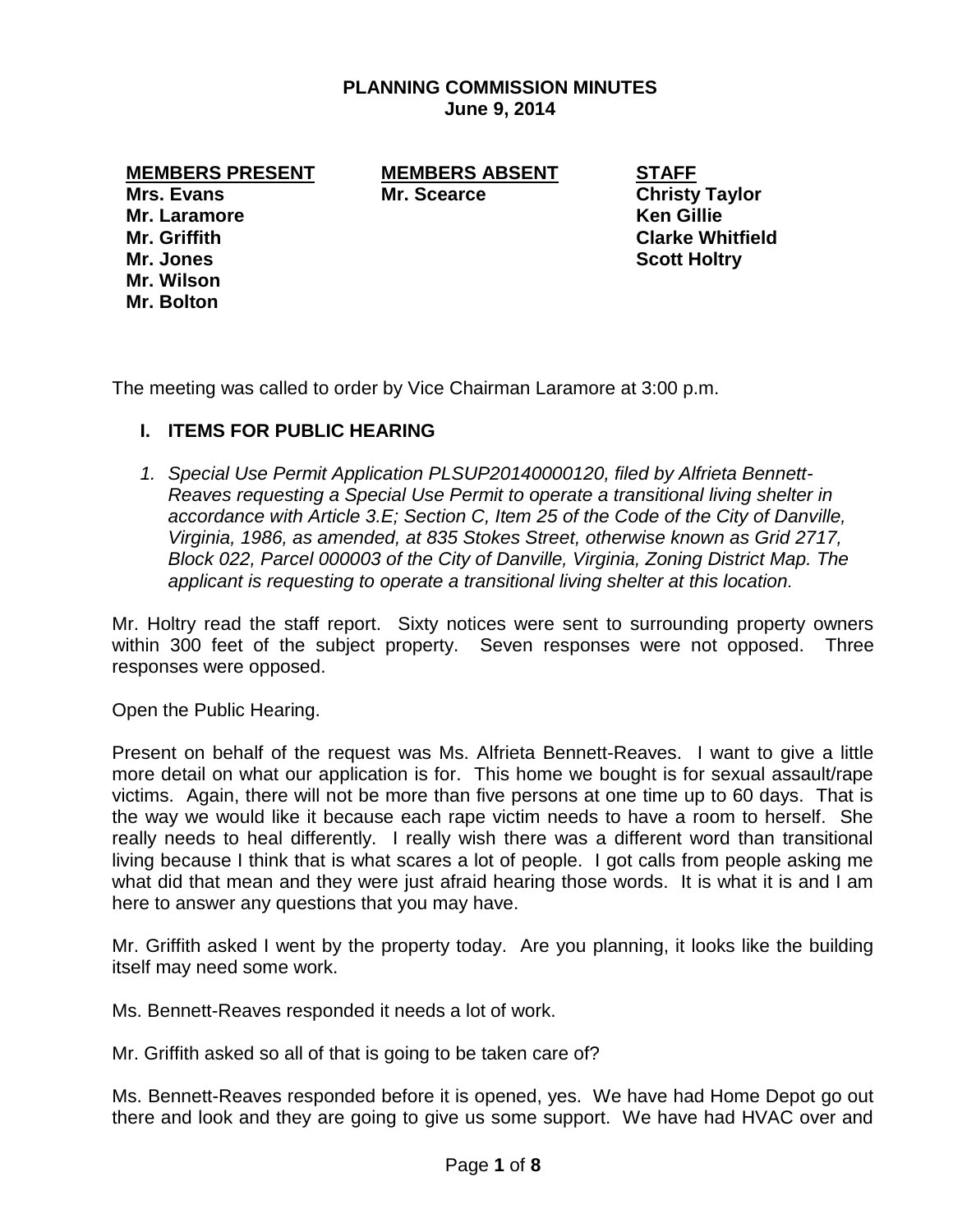they are giving us some support. We've got everything in place except the special use permit.

Mr. Bolton asked the staff that will be there 24 hours, will they have any kind of training?

Ms. Bennett-Reaves responded yes.

Mr. Wilson asked is this State licensed? What are the conditions in which you all would be administered or supervised by? Who would be the higher supervisor above you?

Ms. Bennett-Reaves responded no. We have spoken with the sexual assault staff here in Danville. We will cover Halifax County, the City of Danville, Pittsylvania County, and part of Campbell County if it is needed. Mrs. Jones and her supervisor, we have already spoken with them. We are basically offering a healing station. I am a rape victim that is why I can relate. Sometimes you just need the solace of being by yourself, your time to cry, your time to talk to God, your time be angry or whatever. These 60 days will just offer them a healing period with their assistance.

Mrs. Evans asked no State regulatory agency is going to govern you?

Ms. Bennett-Reaves responded no. We are just going to remain a ministry. We are not going to be a business. We will be strictly by donations. We are not going to be funded by the State. We will apply for some grants to operate, but there will be no State office that will supervise us.

Mrs. Evans asked and you are not connected with Safe Haven at all?

Ms. Bennett-Reaves responded no.

Mr. Wilson asked are you connected to a congregation? Is this the ministry of a church?

Ms. Bennett-Reaves responded no.

Mr. Wilson asked so this is just something you're doing?

Ms. Bennett-Reaves responded I am a minister and I do belong to a church but there is no church that will govern this ministry. It is an outreach ministry.

Mr. Bolton asked will they all be referrals or can they just come to your door?

Ms. Bennett-Reaves responded no, they will be referrals. They will either come from Mrs. Jones and the sexual assault department or from the police department from the hospital. Let me go on and say this to you. Mrs. Jones works with the Y. We won't work for the Y, but we will be the right hand hopefully to Mrs. Jones, but we will not be governed by the Y.

Mr. Wilson asked are you going to be the staff person?

Ms. Bennett-Reaves responded no, it is not my plan. The vision of our ministry is the octopus and the octopus has eight arms. The head of the octopus is Present Help Ministries. I am the backbone to Present Help Ministries right now because we are in the organizing stage right now and I am the person doing most of the leg work. We already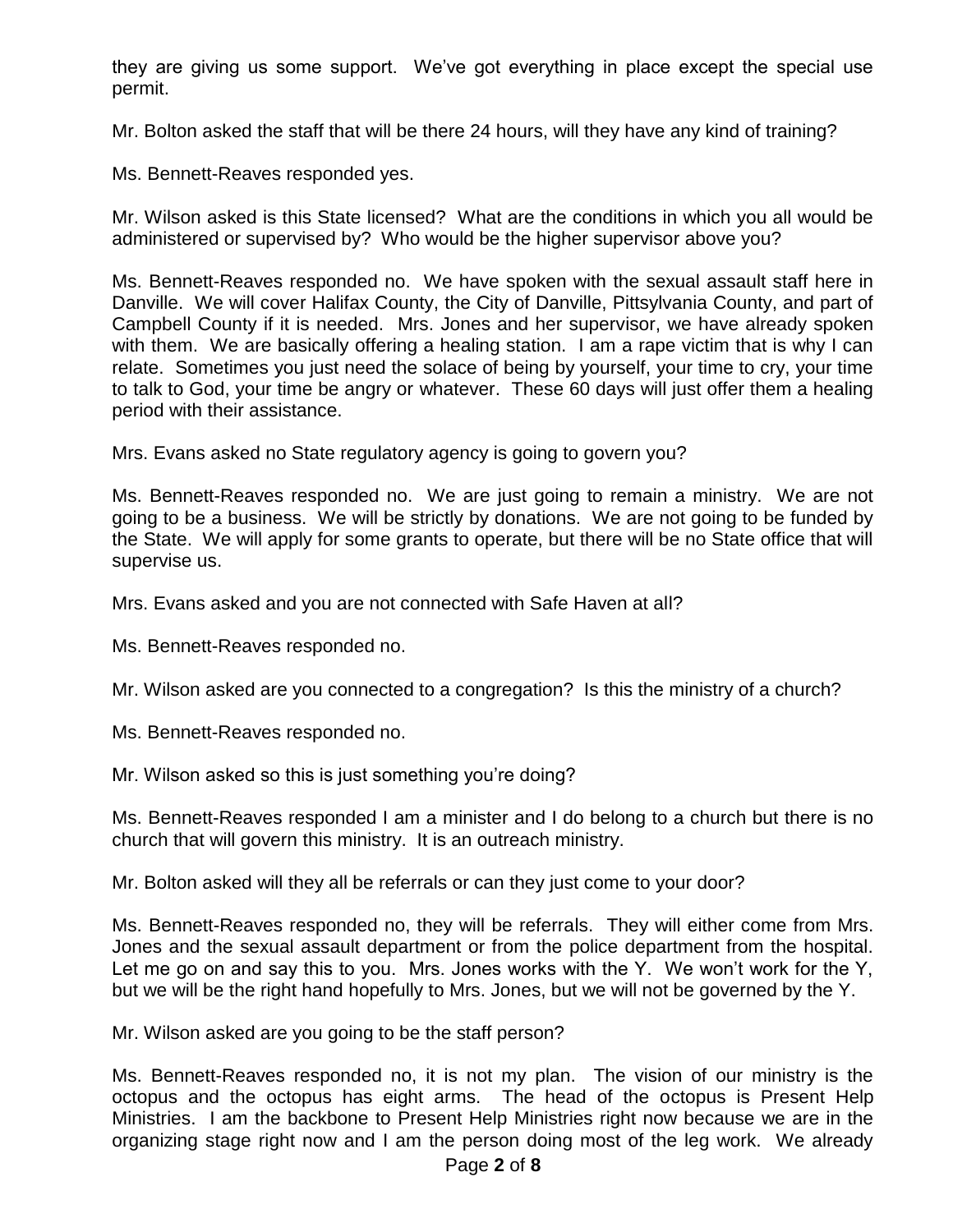have a director in place. We have a board of directors already in place. We have an advisory board in place. That is why I hesitate to answer. I am not doing this by myself. It is a shared vision.

Close the Public Hearing.

Mr. Griffith asked in the subject matter it refers to 835 Stokes Avenue. Should that be Stokes Street?

Mr. Gillie responded yes. The map numbers and everything else is correct. That was just a typo.

Mr. Bolton asked will there be any inspections on a regular basis on the facility? I know she has a lot of work to do to get the property up to where it needs to be.

Mr. Gillie responded once it is in operation, no. We will inspect it prior to operation to make sure that she installs smoke detectors and anything else that is a Building Code related issue, but there are no special inspections or anything else for this facility. It is not governed like some of the other regulations. Under our transitional living definition, they have certain criteria to meet. Once they meet those criteria, that is it.

**Mr. Bolton made a motion to recommend approval of PLSUP20140000120 with conditions per staff. Mr. Griffith seconded the motion. The motion was approved by a 6-0 vote.** 

- *2. Special Use Permit Application PLSUP20140000126, filed by Elliot & Amy Baynes requesting a Special Use Permit to operate a commercial horse stable in accordance with Article 3.A; Section C, Item 9 of the Code of the City of Danville, Virginia, 1986, as amended, on parcel ID 78441, otherwise known as Grid 0818, Block 001, Parcel 000001, and parcel ID 72334, otherwise known as Grid 0818, Block 001, Parcel 000001.001 of the City of Danville, Virginia, Zoning District Map. The applicant is proposing to amend the previous conditions on parcel ID 78441 limiting the number of horses and no commercial operation and is now requesting to operate a commercial horse stable at these locations*
- *3. Special Use Permit Application PLSUP20140000127, filed by Elliot & Amy Baynes requesting a Special Use Permit to construct an accessory building without a primary building located on the parcel in accordance with Article 3.A; Section C, Item 1 of the Code of the City of Danville, Virginia, 1986, as amended, on parcel ID 72334, otherwise known as Grid 0818, Block 001, Parcel 000001.001 of the City of Danville, Virginia, Zoning District Map. The applicant is requesting to construct an accessory building without a primary building located on the parcel.*

Mr. Holtry read the staff report. Nine notices were sent to surrounding property owners within 300 feet of the subject property. Four responses were not opposed.

Open the Public Hearing.

Present on behalf of the request was Mr. Elliot Baynes. A little bit of history on the property that we are talking about. Back in 2006 me, my wife Amy, my father, and stepmother bought a 74 acre tract. When we purchased the property, we had it resurveyed and split it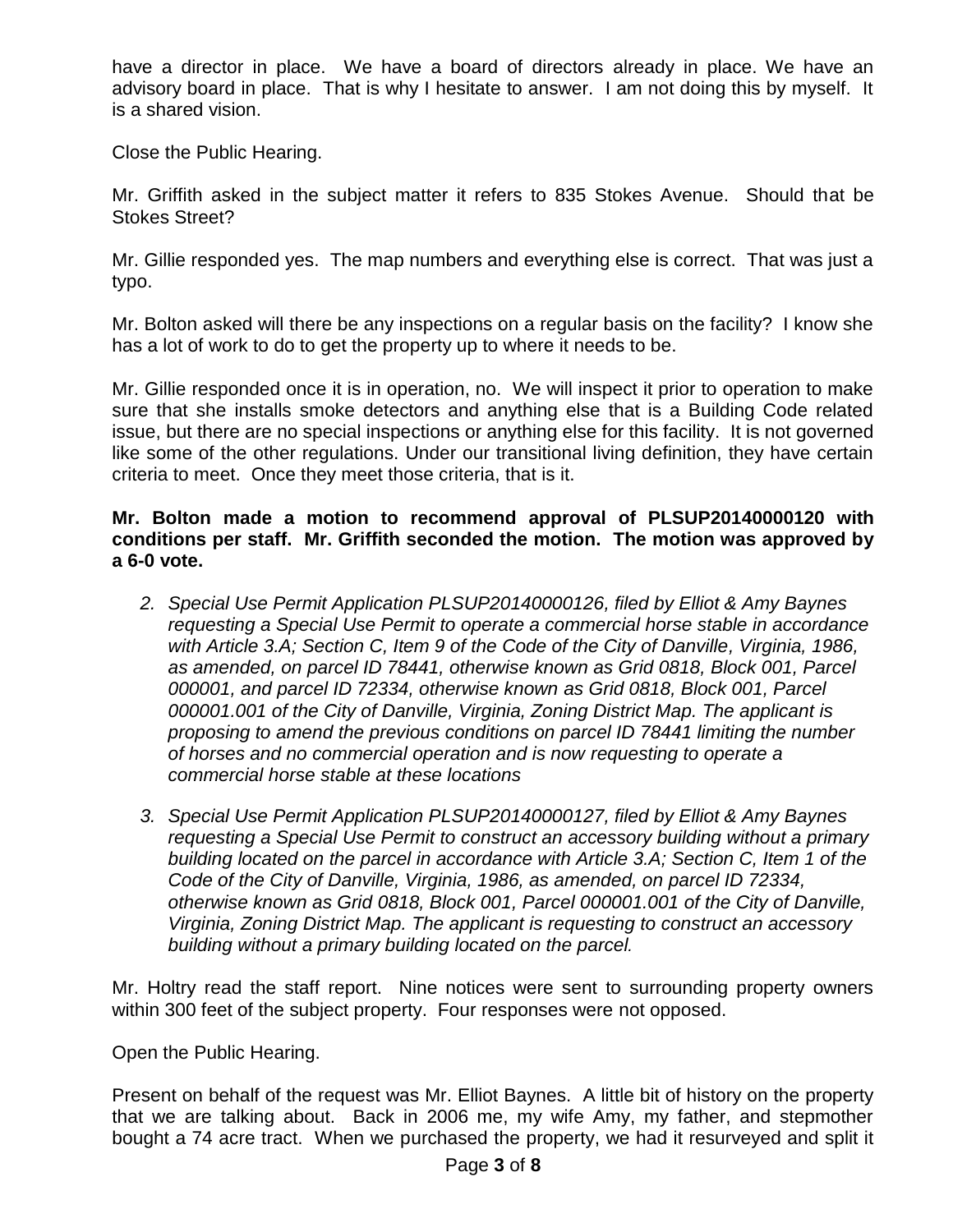so that me and Amy could have one side and my dad could have the other. We came to Planning Commission and got that approved. Over the years, my father decided to sell his 34 acre tract. At that time my wife and I were not able to buy his half. We actually found somebody that we knew that was interested and they purchased it. Back in April, she contacted us and said that she would like to sell the property. Amy and I were able to purchase the 34 acres that used to be my fathers. So now Amy and I own the 40 acre tract and the 34 acre tract even though it is still split. When we purchased the property from Ms. Brown we were thinking about boarding horses. We talked to some friends because my wife has been into horses ever since she was little. We talked to some friends that were interested in bringing their horses to our land to board. I talked to Planning and currently we can have 24 horses between both pieces of property. In the Sandy River Residential you can one horse per three acres, so currently we can have 24 horses between the two properties. For us to receive monetary gain, for someone to pay us board each month, we have to have a special use permit. That is why I am here today, so we can board horses on that property. I passed out a map. Basically the red dotted line goes around the entire 74 acres. The current pasture is what is there now. That is the side that we just purchased from Ms. Brown back in April. Ms. Brown is the lady that came and had a special use permit approved to build the barn in 2011. As you can see we have two other pastures that will be future pastures. Pasture 1 will probably take into effect the end of this summer. Pasture 2 will probably be years down the road. We tried to go around and talk to our neighbors to try and explain to them what we were doing because when people hear the word commercial, they think of this huge commercial outfit. We are just looking to board horses and maybe in the future give some kids horse riding lessons. I mean we are talking maybe on a Saturday morning having 3 or 4 kids. It is not going to be a huge commercial operation. We just have to get that commercial designation to receive monetary gain. The neighbors that we spoke with were for it. I really didn't have any strong opposition. Some were concerned about the amount of people down there or big events, but that is not our intentions. We want to keep this simple because we will be building down there hopefully within a year or two. Any questions so far?

Mrs. Evans asked what do you plan to do with those open areas?

Mr. Baynes responded nothing. The one that runs near pasture 1 has some horse jumps set up through those fields. Those will be areas where people can ride. We don't want them going on other people's property. We want them riding within the property that we own. We have trails in the woods and along the river. Those open areas will stay. One of those open areas near the barn is where we are going to build our house.

Mr. Wilson asked just for clarity, where it says barn is that the 30x30' structure?

Mr. Baynes responded yes. The equipment shed that we are asking for is next to pasture 2. A current shelter is there and we keep the tractor and farm equipment in it. It was built 60 or 70 years ago and it is in bad shape.

Mr. Wilson asked which one is going to be torn down and replaced?

Mr. Baynes responded the equipment shed.

Mr. Wilson asked so the barn is adequate and there is nothing that you are going to do with that?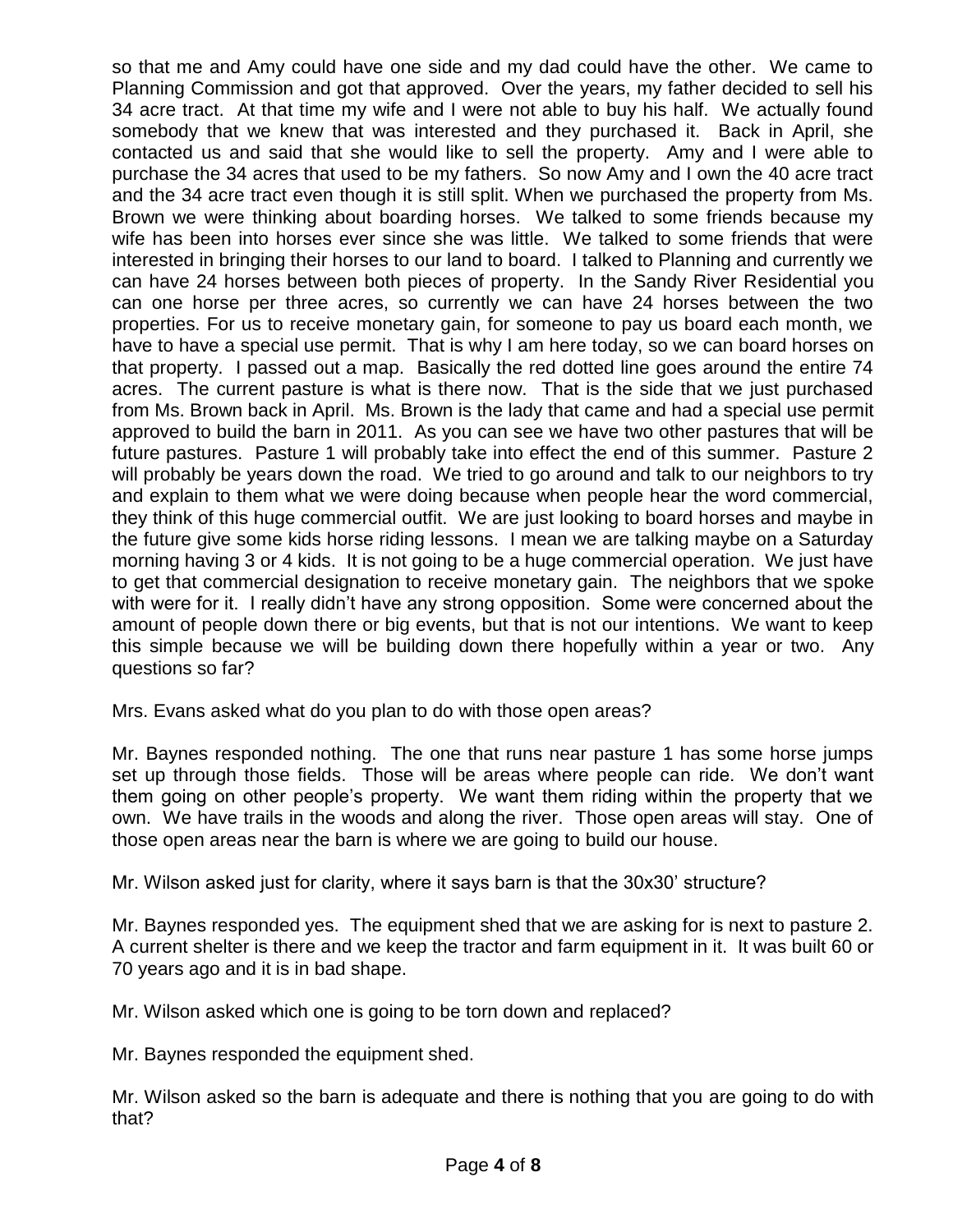Mr. Baynes responded right. It is a 30x30' barn. It has 3 stalls and 3 rooms for tack and storage. The horses that we will have will not be kept in a stall. They will be in the pastures. We are not going to do stall boarding. The stalls will be used for horses that are injured if they need to be kept in an enclosed area.

Mr. Wilson asked you have a 150' minimum for that equipment shed, is that correct?

Mr. Holtry responded that is right.

Mr. Jones asked do you have any problem with staff's recommendation of 16 horses?

Mr. Baynes responded yes and it could have been my fault when I was talking to Scott. Currently we can have 24 horses. Maybe I didn't clarify, but we wanted 16 horses to be boarded horses and the remaining 8 for our personal horses. Currently we have 3. The Sandy River District already restricts us on the amount of horses. I was just saying that 16 would be other people coming in.

Mr. Griffith asked does staff have a problem with 24?

Mr. Holtry responded we would not have a problem with 24 because the property allows that.

Mr. Griffith stated the property will sustain that.

Mr. Gillie stated we went with 16 because that is what we understood he was asking for.

Mr. Baynes stated we are not going to load up one pasture with more horses that it can take because that is not good for the horse.

Mrs. Evans asked if someone contracts with you to board their horse, they don't expect their horse to be in a stall?

Mr. Baynes responded we would tell them that upfront. There are a couple of facilities in Danville and even one right up the street on Westover that offer stall boarding. There will be an agreement signed between us and them that states everything that we will provide and what they are responsible for.

Mr. Wilson asked if you wanted to board more horses in the future would that require a different permit?

Mr. Holtry responded without a primary structure they would have to get another special use permit.

Mr. Wilson asked did I hear you say that you were going to build a house on this land?

Mr. Baynes responded yes, on the 40 acre side that we've owned since 2006, we were actually getting ready to break ground this summer. When Ms. Brown decided to sell her half we put the house on hold. We had our baby yesterday, so that added to putting the house on hold. We are hoping to build out there within the next year or two. Currently we live on Westover, which is right around the corner.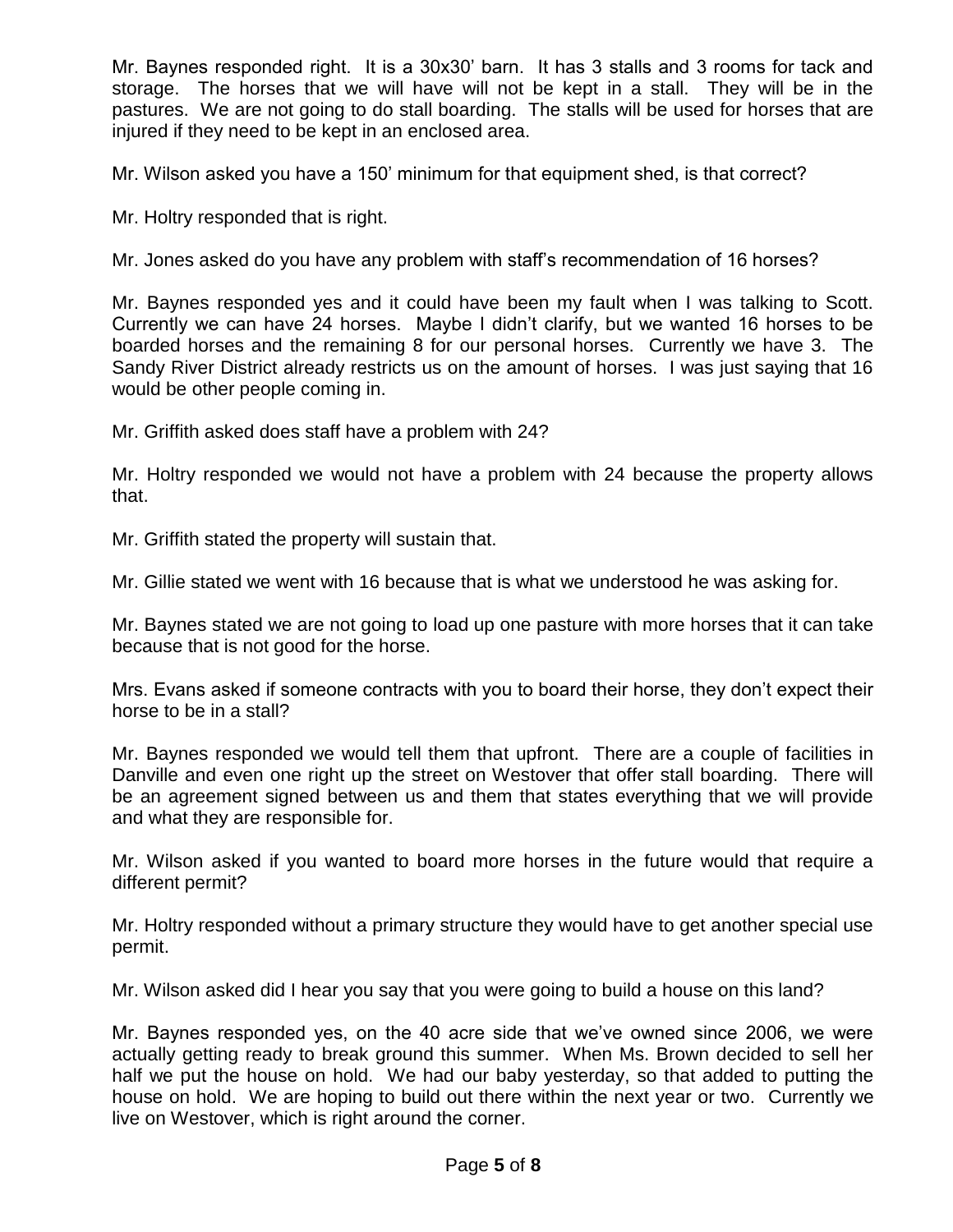Mr. Jones asked where will the house be located?

Mr. Baynes responded if you look at the barn and go over to the right to the open area that is where the house will be.

Mr. Wilson asked does that change anything?

Mr. Gillie responded he could at that point add on without an additional permit because right now he asking for the special use permit because there is no permanent structure. Once the house is built it would become an accessory to a primary structure and he doesn't have to go through the special use permit process.

Present to speak was Mrs. Mable Thompson. My house is adjacent to this. We have already spoken with Mr. Baynes and his wife and I believe we understand what there intents are. I have several concerns and I just wanted to voice those; therefore, I didn't send any letter opposing the request. I have no concerns about the accessory building whatsoever. My concerns come down to the commercial stable. We are looking forward to having them as neighbors but we also feel that we need to look out for our own self interests. They have good intents but I know in life things change. Something could happen and they could decide that they want to move or decide that they want to do something totally different. The special use permit, the way I understand it, goes with the limits of the property. They live close enough to the property that they are able to come take care of the horses. If they sold the property it could be someone further away or someone who wasn't as diligent in taking care of the horses. The letter that was sent out by the Planning Commission indicated that there was a lot to the south that was vacant and a lot to the west that was vacant. The lot to the south is actually my lot and it has a house on it. When we bought our land it was divided into two lots. There is actually a house on the property to the west as well. I just wanted to point those two things out. To get to their property, there is an easement that is owned by my husband and I. I have to be concerned about the traffic with people going back and forth and the more horses that they board, the more traffic that could conceivably be. People wanting to visit their horses, ride their horses, and there is the riding lessons. If a horse gets sick there could be traffic in the middle of the night. My final comment has to do with it being called commercial stable because nowhere could I find a definition for commercial stable. I trust the Baynes and I understand that their primary purpose is to board horses, but then again if the land changes I don't know what that means for someone else. I guess they would have to apply for a permit to have horse shows and to accommodate a large number of people on the property. There is also the possibility of riding lessons which he mentioned as something they would want to do. Those are just a few of my concerns that I felt like I needed to address to you.

Mr. Jones asked if the property changes hands, under what situations must the new owner come back to us and ask for changing the use of this property?

Mr. Gillie responded if they want to do anything different than what is under the conditions. The conditions approved by Planning Commission and City Council run with the property regardless of the owner.

Mr. Jones asked would a horse show be something?

Mr. Gillie responded yes.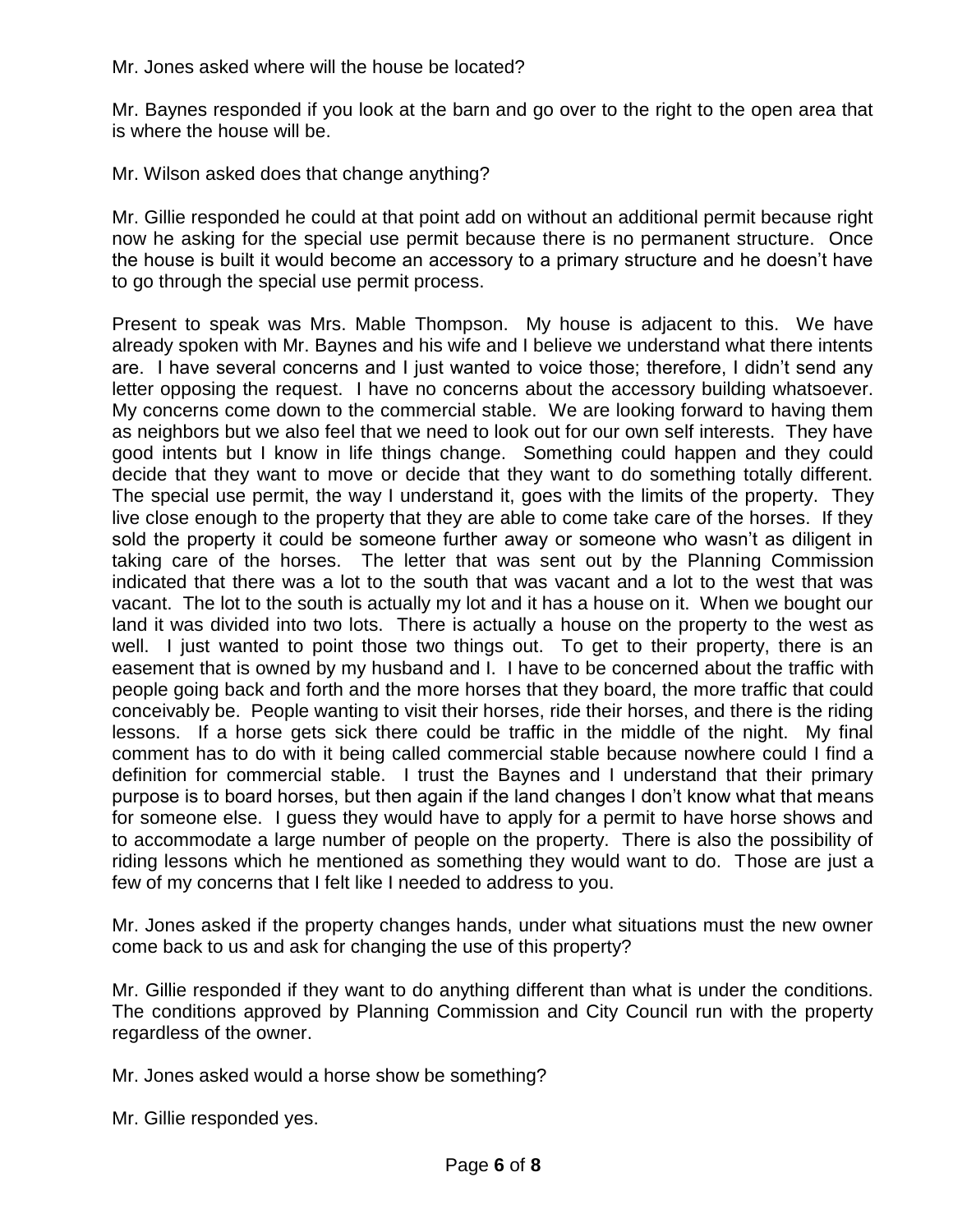Mr. Jones asked if they upped the number of horses?

Mr. Gillie responded yes.

Mr. Jones asked does Averett still have their equestrian program?

Mr. Gillie responded they do in North Carolina.

Mr. Jones asked if they wanted to expand into a new property with a new owner would Averett or the new owner have to come to us?

Mr. Gillie responded yes.

Mr. Wilson stated so basically, if we vote yes for this we are voting for very specific usage as defined by your conditions.

Mr. Gillie stated correct, regardless of ownership.

Mr. Wilson asked adding a primary residence to it would change that in what way?

Mr. Gillie responded the reason we have a special use permit for accessory structures without a primary residence is to make sure that a person is using something to the benefit of the neighborhood. Usually if you live there and you do something to your garage, you are going to do things that you want on your piece of property. If you just have a garage somewhere else, a lot of times you would do things there that you wouldn't do in your own neighborhood. We made that provision so we can require people to come here and we can put conditions and everything else on it. Once it is behind their house they are normally going to do what they are supposed to because if not they are going to hear about it from neighbors.

Mr. Jones stated if the Baynes build a house, live there for 3 or 4 years then they sell the house and the property. The new owners want to do something different. Do they still have to come back to us?

Mr. Gillie responded the horse show portion yes. If the new owner wanted to operate the stable the way they are, it would be ok as long as they follow the conditions present. If they try to change the use whether they live there or not, they have to come back if the use requires a special use permit.

Mrs. Evans asked will this be tied to the deed? How will the new owner know this?

Mr. Gillie responded it will be on City records. It will not be tied to the deed. Most of the time when they are doing title searching, they check City records and find it at that point.

Mr. Baynes stated like Mrs. Thompson said, he did have several conversations with her and her husband. One of her concerns, as she mentioned, was road traffic. Since 2006 we have maintained that road. We have gravel put on the road. There is a mobile home down there that they rent, so they actually use that road as well. Over the years, whoever has owned that has helped us. We have gone in half on gravel and taken my personal tractor to keep it maintained. Even though the road comes through the Thompsons, I don't expect them to put gravel on it because they don't use it. I have also asked the Thompsons if I